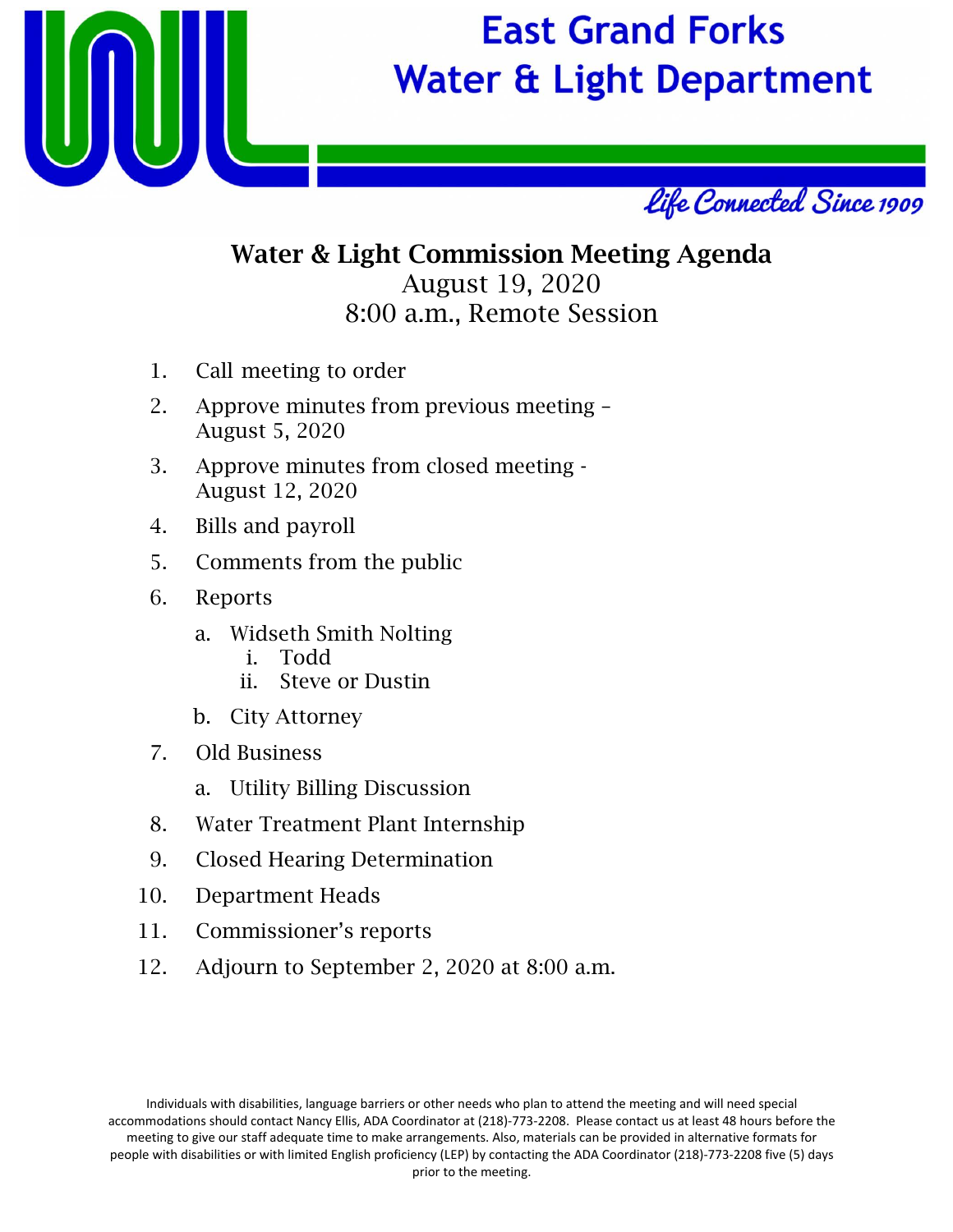Minutes of the regular meeting of the Water, Light, Power and Building Commission of the City of East Grand Forks, Minnesota on August 5, 2020 at 8:00 a.m held remotely due to the COVID 19 virus pandemic and pursuant to MN Statutes 13D.02, 13D.021 and 13D.04. Present: Quirk, Grinde, Beauchamp, DeMers Absent: None

Also present: Keith Mykleseth, Ron Galstad, Brian Johnson, Jeff Olson, Steve Emery, Todd Forster, Brianna Feil, Kevin Hatcher, Corey Thompson, Karla Anderson.

It was moved by Commissioner Grinde seconded by Commissioner Beauchamp that the minutes of the previous regular meeting of July 15, 2020 be approved as read. Voting Aye: Quirk, Grinde, Beauchamp, DeMers Voting Nay: None

It was moved by Commissioner Grinde seconded by Commissioner Beauchamp to authorize the Secretary to issue payment of the recommended bills and payroll in the amount of \$761,757.96. Voting Aye: Quirk, Grinde, Beauchamp, DeMers Voting Nay: None

It was moved by Commissioner Grinde seconded by Commissioner Beauchamp to accept the letter of resignation from Alan Neer, Water Plant Operator, effective 8-14-20. Voting Aye: Quirk, Grinde, Beauchamp, DeMers Voting Nay: None

It was moved by Commissioner Grinde seconded by Commissioner Beauchamp to approve requesting the Civil Service to begin the hiring process for a Water Plant Operator. Voting Aye: Quirk, Grinde, Beauchamp, DeMers Voting Nay: None

It was moved by Commissioner Grinde seconded by Commissioner Beauchamp to adjourn at 8:45 a.m. to a special closed meeting on August 12, 2020 at 8:00 am to be held at City Hall in the City Council Chambers at 600 DeMers Ave, East Grand Forks MN. Voting Aye: Quirk, Grinde, Beauchamp, DeMers Voting Nay: None

> Lori Maloney **Secretary**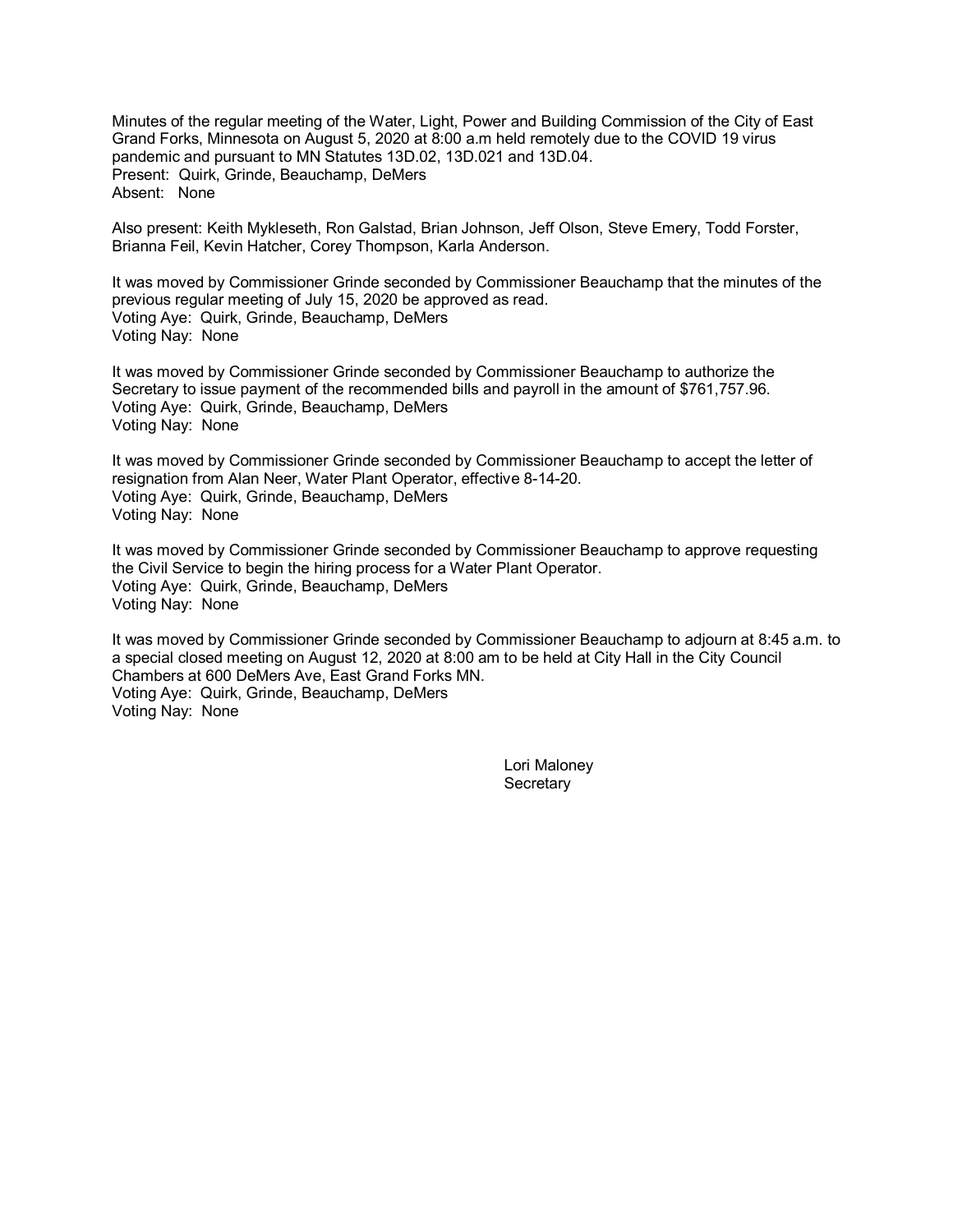Minutes of a closed meeting of the Water, Light, Power and Building Commission of the City of East Grand Forks, Minnesota held at 8:00 a.m. on August 12, 2020 in the City Council **Chambers** 

Present: Quirk, Grinde, Beauchamp Absent: DeMers

Also present: Ron Galstad, Keith Mykleseth, and Jeff Olson

This meeting is closed pursuant to MN Statute 13D.04, Subdivision 2, which allows the Commission to meet in closed session.

Pursuant to Minnesota Statutes, Section 13D.05, subdivision 3(a) the Commission will conduct a Special Closed Personnel Meeting to evaluate the performance of a certain Water and Light employee. A hearing was held to present the matter and discussion was held.

It was moved by Commissioner Beauchamp seconded by Commissioner Grinde at 8:26 a.m. to close the record on the hearing and to have additional discussion in the closed session. Aye: Quirk, Grinde, Beauchamp Nay: None

Further discussion was held.

A motion was made by Commissioner Grinde and seconded by Commissioner Beauchamp regarding the employment of Michael Coauette. There was a unanimous decision. The conclusion will be summarized at the next open meeting of the Commission. Aye: Quirk, Grinde, Beauchamp Nay: None

It was moved by Commissioner Grinde seconded by Commissioner Beauchamp to adjourn at 8:45 a.m. to the next regular meeting to be held virtual on 8-19-20 at 8:00 a.m.

> Lori Maloney Commission Secretary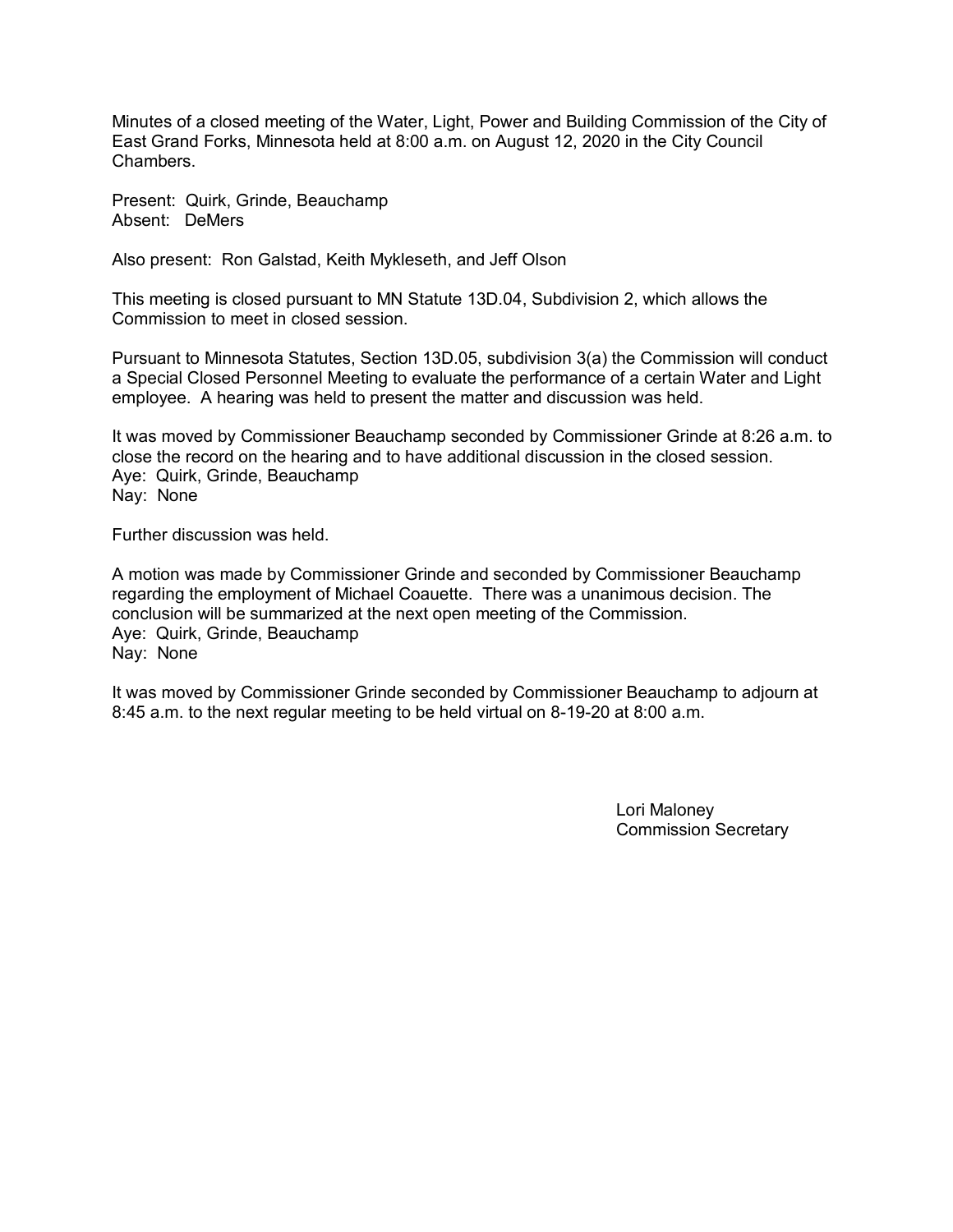## Accounts Payable

Check Register Totals Only

User: khatcher

Printed: 8/7/2020 - 2:24 PM



**City of East Grand Forks** P. O. Box 373 East Grand Forks, MN 56721

(218) 773-2483

| <b>Check</b> | Date       | Vendor No     | <b>Vendor Name</b>        | <b>Amount</b> | <b>Voucher</b> |
|--------------|------------|---------------|---------------------------|---------------|----------------|
| 515944       | 08/07/2020 | COM500        | Commissioner of Revenue   | 59,506.00     | $\overline{0}$ |
| 515945       | 08/07/2020 | <b>HAL500</b> | Halstad Telephone Company | 1,461.47      | $\overline{0}$ |
| 515946       | 08/07/2020 | <b>MMP501</b> | MMPA c/o Avant Energy     | 380,136.85    | $\overline{0}$ |
|              |            |               | Check Total:              | 441,104.32    |                |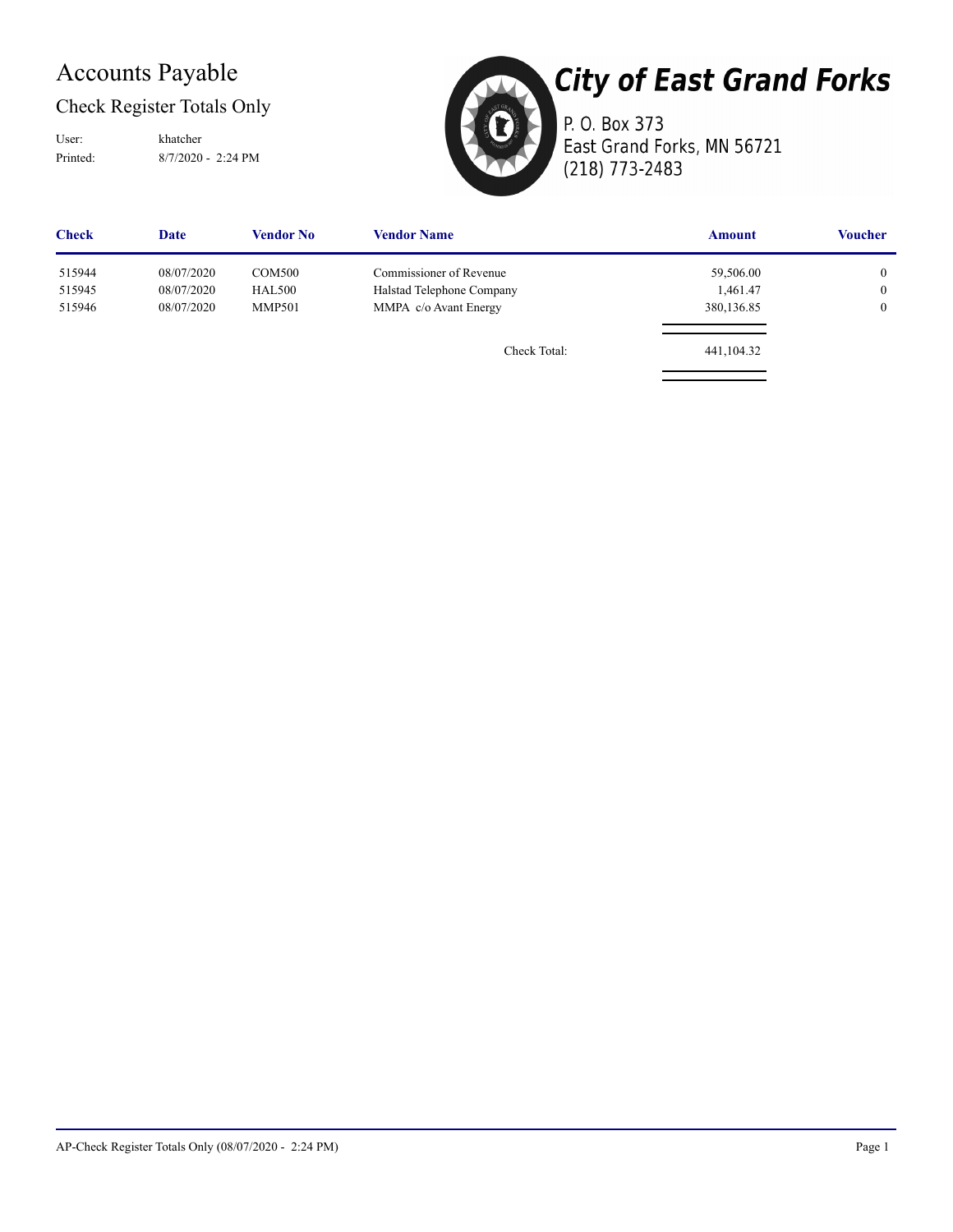## Accounts Payable

### Check Register Totals Only

Printed: 8/17/2020 - 11:15 AM User: khatcher



P. O. Box 373 East Grand Forks, MN 56721 (218) 773-2483

| Check  | <b>Date</b> | <b>Vendor No</b> | <b>Vendor Name</b>                  | <b>Amount</b> | <b>Voucher</b>   |
|--------|-------------|------------------|-------------------------------------|---------------|------------------|
| 515947 | 08/19/2020  | <b>ACM502</b>    | Acme Electric Companies             | 350.93        | $\boldsymbol{0}$ |
| 515948 | 08/19/2020  | <b>BOR501</b>    | Border States Electric Supply       | 2,095.94      | $\boldsymbol{0}$ |
| 515949 | 08/19/2020  | <b>BRA500</b>    | Brady Martz & Associates P.C.       | 10,290.00     | $\boldsymbol{0}$ |
| 515950 | 08/19/2020  | UB*01105         | <b>Bradley A Brenamen</b>           | 133.03        | $\boldsymbol{0}$ |
| 515951 | 08/19/2020  | <b>CEN501</b>    | CenturyLink                         | 99.77         | $\boldsymbol{0}$ |
| 515952 | 08/19/2020  | COO501           | Cooper Power Systems                | 37,484.78     | $\boldsymbol{0}$ |
| 515953 | 08/19/2020  | <b>COR503</b>    | Core & Main                         | 6,049.98      | $\boldsymbol{0}$ |
| 515954 | 08/19/2020  | <b>CRO500</b>    | <b>Crookston Times</b>              | 132.77        | $\boldsymbol{0}$ |
| 515955 | 08/19/2020  | <b>DAH565</b>    | Andrew Dahlen                       | 325.00        | $\boldsymbol{0}$ |
| 515956 | 08/19/2020  | DAK502           | Dakota Supply Group                 | 5,912.63      | $\boldsymbol{0}$ |
| 515957 | 08/19/2020  | <b>EGF501</b>    | <b>EGF City</b>                     | 528,200.40    | $\boldsymbol{0}$ |
| 515958 | 08/19/2020  | <b>EXP501</b>    | Exponent                            | 345.70        | $\mathbf{0}$     |
| 515959 | 08/19/2020  | <b>FLO502</b>    | Florian & Sons Excavating Inc       | 5,000.00      | $\boldsymbol{0}$ |
| 515960 | 08/19/2020  | <b>FOR505</b>    | Forum Communications Company        | 274.05        | $\boldsymbol{0}$ |
| 515961 | 08/19/2020  | <b>FRA500</b>    | Donald Francis                      | 1,000.00      | $\boldsymbol{0}$ |
| 515962 | 08/19/2020  | GAL501           | Galstad Jensen & McCann PA          | 4,225.00      | $\boldsymbol{0}$ |
| 515963 | 08/19/2020  | GOP501           | Gopher State One-Call               | 175.50        | $\boldsymbol{0}$ |
| 515964 | 08/19/2020  | GFC501           | <b>Grand Forks Utility Billing</b>  | 26.00         | $\boldsymbol{0}$ |
| 515965 | 08/19/2020  | <b>GRA504</b>    | Graybar                             | 43.66         | $\boldsymbol{0}$ |
| 515966 | 08/19/2020  | <b>HAW501</b>    | Hawkins Inc                         | 592.87        | $\boldsymbol{0}$ |
| 515967 | 08/19/2020  | <b>HOL501</b>    | Holiday Companies                   | 27.74         | $\boldsymbol{0}$ |
| 515968 | 08/19/2020  | <b>IHM500</b>    | iHeartMedia                         | 549.00        | 0                |
| 515969 | 08/19/2020  | <b>JOB501</b>    | JobsHQ                              | 1,549.00      | $\boldsymbol{0}$ |
| 515970 | 08/19/2020  | <b>JOH510</b>    | Johnson Controls Fire Protection LP | 1,821.95      | $\boldsymbol{0}$ |
| 515971 | 08/19/2020  | <b>KRO500</b>    | <b>KROX-AM</b>                      | 100.00        | $\mathbf{0}$     |
| 515972 | 08/19/2020  | <b>HAR501</b>    | Local Ace                           | 819.53        | $\boldsymbol{0}$ |
| 515973 | 08/19/2020  | <b>MAY501</b>    | Mayo Mfg Inc                        | 775.24        | $\boldsymbol{0}$ |
| 515974 | 08/19/2020  | <b>MID501</b>    | Midcontinent Communications         | 250.00        | $\boldsymbol{0}$ |
| 515975 | 08/19/2020  | UB*01102         | Janice D Mohr                       | 54.52         | $\boldsymbol{0}$ |
| 515976 | 08/19/2020  | <b>NCB501</b>    | North Country Food Bank             | 10,975.00     | $\mathbf{0}$     |
| 515977 | 08/19/2020  | <b>NOR507</b>    | Northdale Oil                       | 99.73         | $\boldsymbol{0}$ |
| 515978 | 08/19/2020  | <b>OFF500</b>    | Office Depot                        | 116.39        | $\mathbf{0}$     |
| 515979 | 08/19/2020  | UB*01106         | Sarah Pomeranz                      | 39.76         | $\boldsymbol{0}$ |
| 515980 | 08/19/2020  | <b>RIL500</b>    | Riley's Landscape & Irrigation      | 287.31        | $\boldsymbol{0}$ |
| 515981 | 08/19/2020  | <b>SUN500</b>    | Sun Dot Communications, LLC         | 89.99         | $\boldsymbol{0}$ |
| 515982 | 08/19/2020  | <b>TAG500</b>    | Taggart Contracting Inc.            | 14,931.00     | $\boldsymbol{0}$ |
| 515983 | 08/19/2020  | <b>VON560</b>    | David & Stephanie Vonesh            | 500.00        | $\boldsymbol{0}$ |
| 515984 | 08/19/2020  | <b>WAT501</b>    | Water & Light Department            | 2,474.90      | $\boldsymbol{0}$ |
| 515985 | 08/19/2020  | <b>WEL560</b>    | Samuel & Sarah Wellumson            | 500.00        | $\boldsymbol{0}$ |
| 515986 | 08/19/2020  | WID501           | Widseth Smith Nolting & Assoc Inc   | 23,745.61     | $\boldsymbol{0}$ |
| 515987 | 08/19/2020  | UB*01103         | <b>Brittany Wollin</b>              | 68.42         | $\bf{0}$         |
| 515988 | 08/19/2020  | <b>XCE502</b>    | <b>Xcel Energy</b>                  | 4,483.90      | $\bf{0}$         |
| 515989 | 08/19/2020  | UB*01104         | Terry J & Jamie Zannella            | 154.45        | 0                |
| 515990 | 08/19/2020  | ZIM561           | Edward & Carrie Zimprich            | 500.00        | 0                |
|        |             |                  | Check Total:                        | 667,671.45    |                  |
|        |             |                  |                                     |               |                  |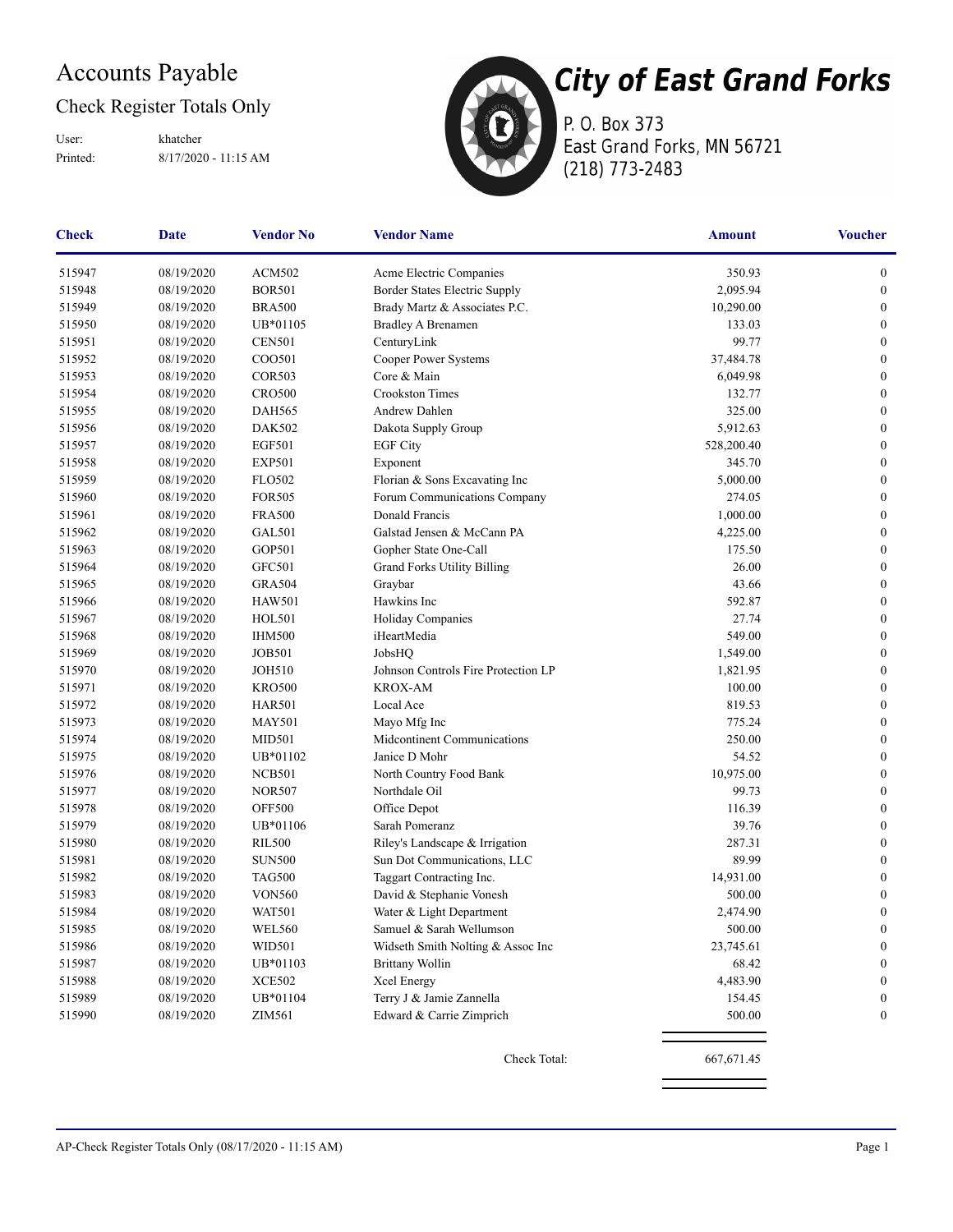### **Rebates 8/19/20**

| AC Tune up                                  | <b>Merdink</b>               | \$<br>60.00     |
|---------------------------------------------|------------------------------|-----------------|
| AC Tune up                                  | Castle                       | \$<br>60.00     |
| AC Tune up                                  | <b>Biermeier</b>             | \$<br>60.00     |
| AC Tune up                                  | <b>Thiel</b>                 | \$<br>60.00     |
| AC Tune up                                  | Nadeau                       | \$<br>60.00     |
| AC Tune up                                  | Cowan                        | \$<br>60.00     |
| AC Tune up                                  | Gordon                       | \$<br>60.00     |
| AC Tune up                                  | Arroyo                       | \$<br>60.00     |
| <b>Commercial New Construction Lighting</b> | North Country Food Bank      | \$<br>10,975.00 |
| <b>Dishwasher</b>                           | <b>Ballard</b>               | \$<br>50.00     |
| <b>ECM</b>                                  | Tack                         | \$<br>150.00    |
| Front Load Washer/ECM/Refrigerator          | Dahlen                       | \$<br>325.00    |
| Refrigerator/Dishwasher                     | Erickson                     | \$<br>125.00    |
| <b>Residential LED</b>                      | <b>Heisler</b>               | \$<br>122.50    |
| <b>Residential Weatherization</b>           | <b>Wellumson - 8 Windows</b> | \$<br>500.00    |
| <b>Residential Weatherization</b>           | Vonesh - 3 Windows           | \$<br>500.00    |
| <b>Residential Weatherization</b>           | Zimprich - 1 Window          | \$<br>500.00    |
| Total:                                      |                              | 13,727.50       |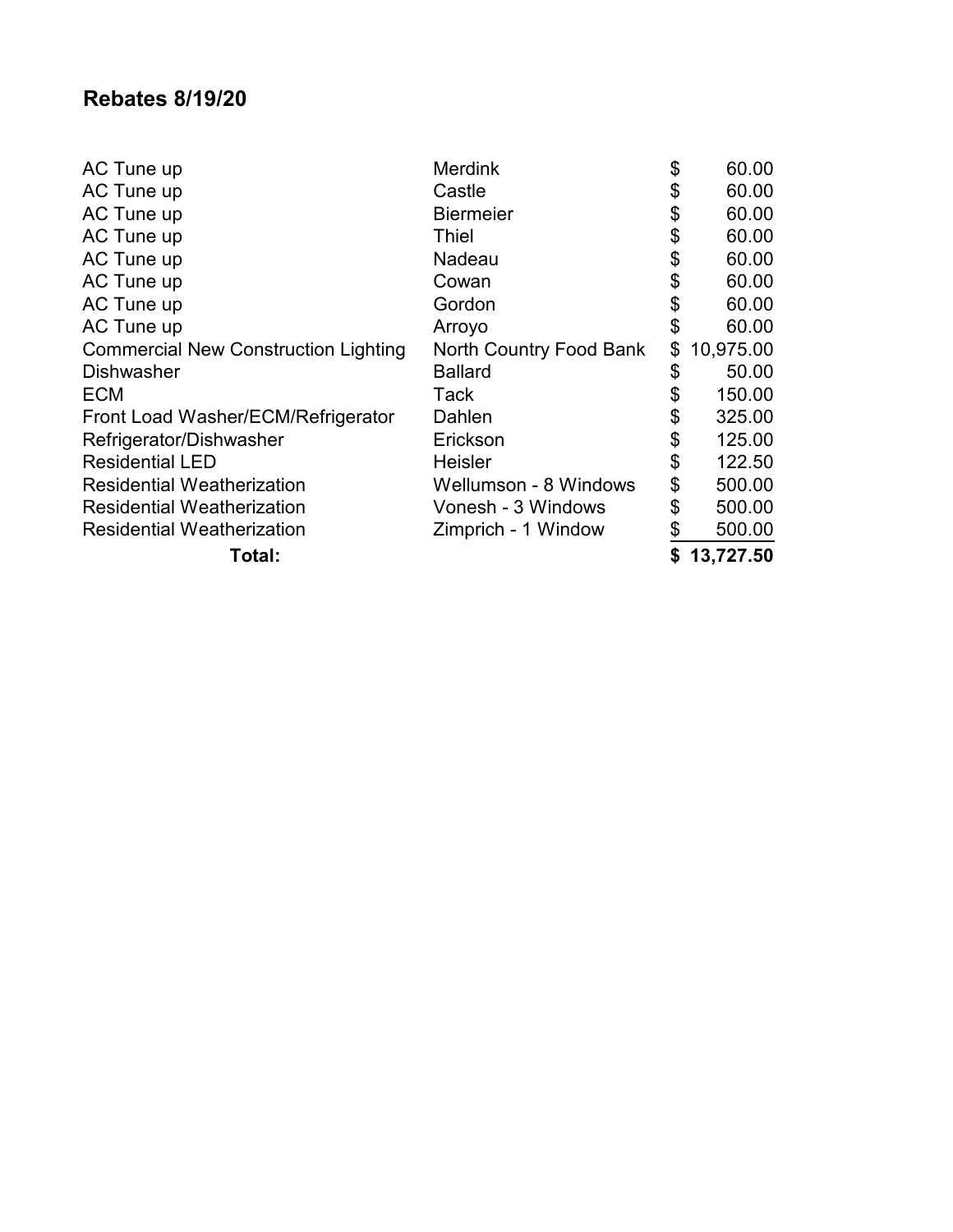## **Request for Water and Light Commission Action**

ä.

| Date:        | $8-12-2020$                                  |
|--------------|----------------------------------------------|
| To:          | Water & Light Commission; GM Keith Mykleseth |
| <b>From:</b> | Brian Johnson                                |
| RE:          | Water Plant Internship                       |
|              |                                              |

### **Background:**

Due to a recent job vacancy and the potential impacts from Covid-19. I would like to offer a internship to a local college student in either the Chemistry or Engineering field. Rate of pay would be \$17.00 per hour, and limited to 100 working days for a full time student.

This is a position that was budgeted for in 2020.

#### **Recommendation:**

Approval to seek student to fill Water Plant Intern position.